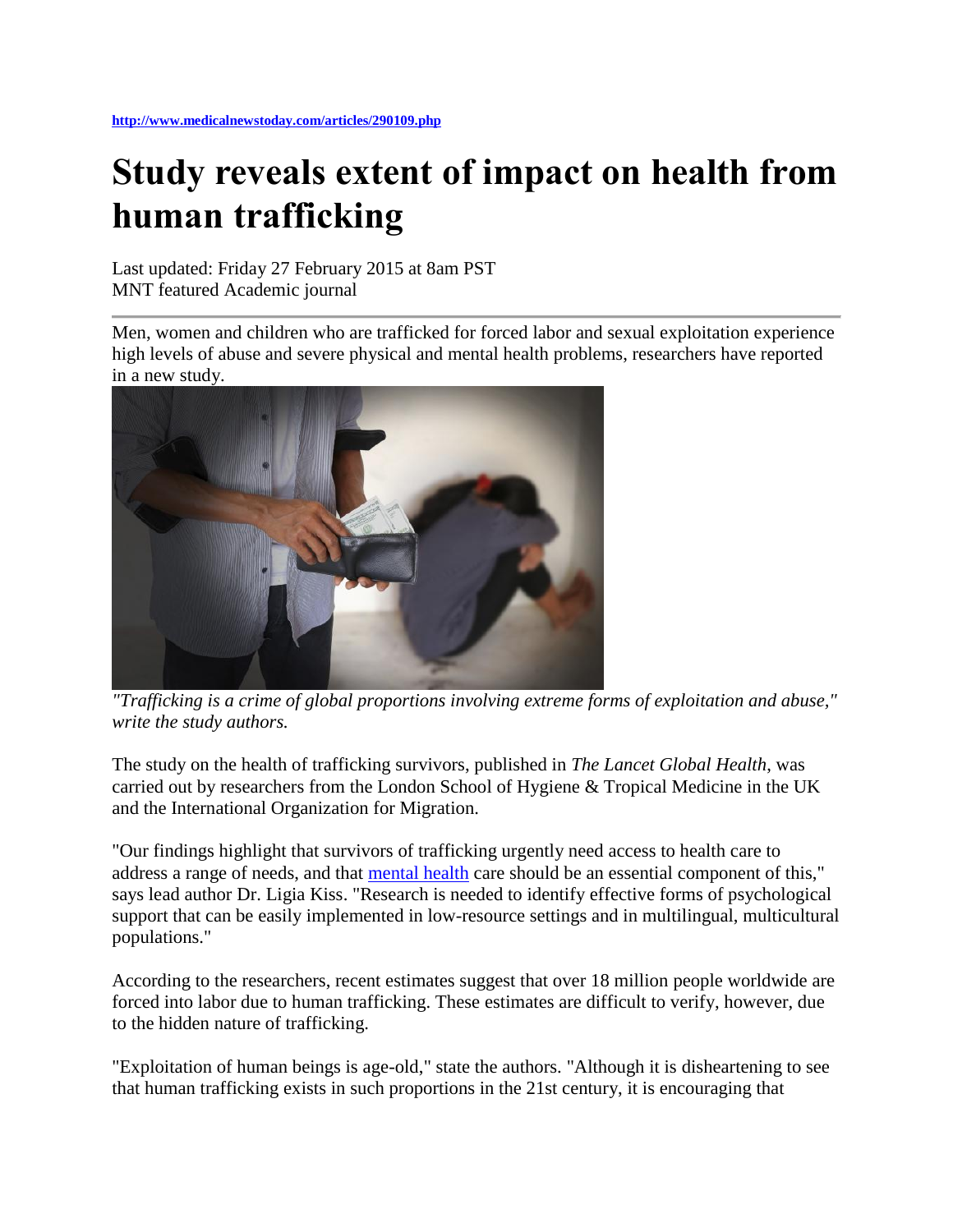various forms of these violations are increasingly recognized for what they are: modern-day slavery."

For the study, face-to-face interviews were conducted with a total of 1,015 people entering different forms of post-trafficking services in Cambodia, Thailand and Vietnam. The participants were asked questions concerning their living and working conditions, experiences of violence and other health-related outcomes.

In addition to these questions, the researchers also measured for symptoms of [anxiety,](http://www.medicalnewstoday.com/info/anxiety/) [depression](http://www.medicalnewstoday.com/articles/8933.php) and [post-traumatic stress disorder](http://www.medicalnewstoday.com/articles/156285.php) (PTSD), in order to estimate the effect of trafficking on the participants' mental health.

The researchers state that an estimated 56% of forced laborers across the world live in the Asia and Pacific region. In particular, the Greater Mekong subregion - where Cambodia, Thailand and Vietnam are located - is home to over 13 million migrant workers.

Participants reported having been trafficked to work in a variety of different sectors, including sex work (32%), fishing (27%) and factories (13%).

## **'Support required for physical and psychological health needs of trafficking survivors'**

The interviews revealed that many of the participants had experienced terrible working and living conditions, with a significant number describing health problems, both physical and mental.

Almost half (48%) of the participants reported experiencing physical violence, sexual violence or both. Over a third of women and girls (35%) had experienced sexual violence. One fifth (20%) of participants had been locked in a room, and 47% had been threatened at some point.

Perhaps unsurprisingly, 22% of participants with data available (222 of 983) reported sustaining a serious injury at work, including deep cuts, back injury or losing a body part. Despite the severity of these, only 28% of these participants received any medical care for the injuries they sustained.

## **The mental health burden on the participants was also high. Depression was reported by 61.2% of participants, anxiety by 42.8%, and PTSD by 38.9%. A total of 5.2% admitted to attempting suicide during the previous month.**

"Our study shows there is no single profile of a trafficked person," says study author Dr. Cathy Zimmerman. "We spoke to men, women and children of all different ages, from different countries, and with a range of experiences of exploitation."

The study is limited by only including people entering post-trafficking services in the sample, and so the findings may not represent the experiences of the entire trafficked population.